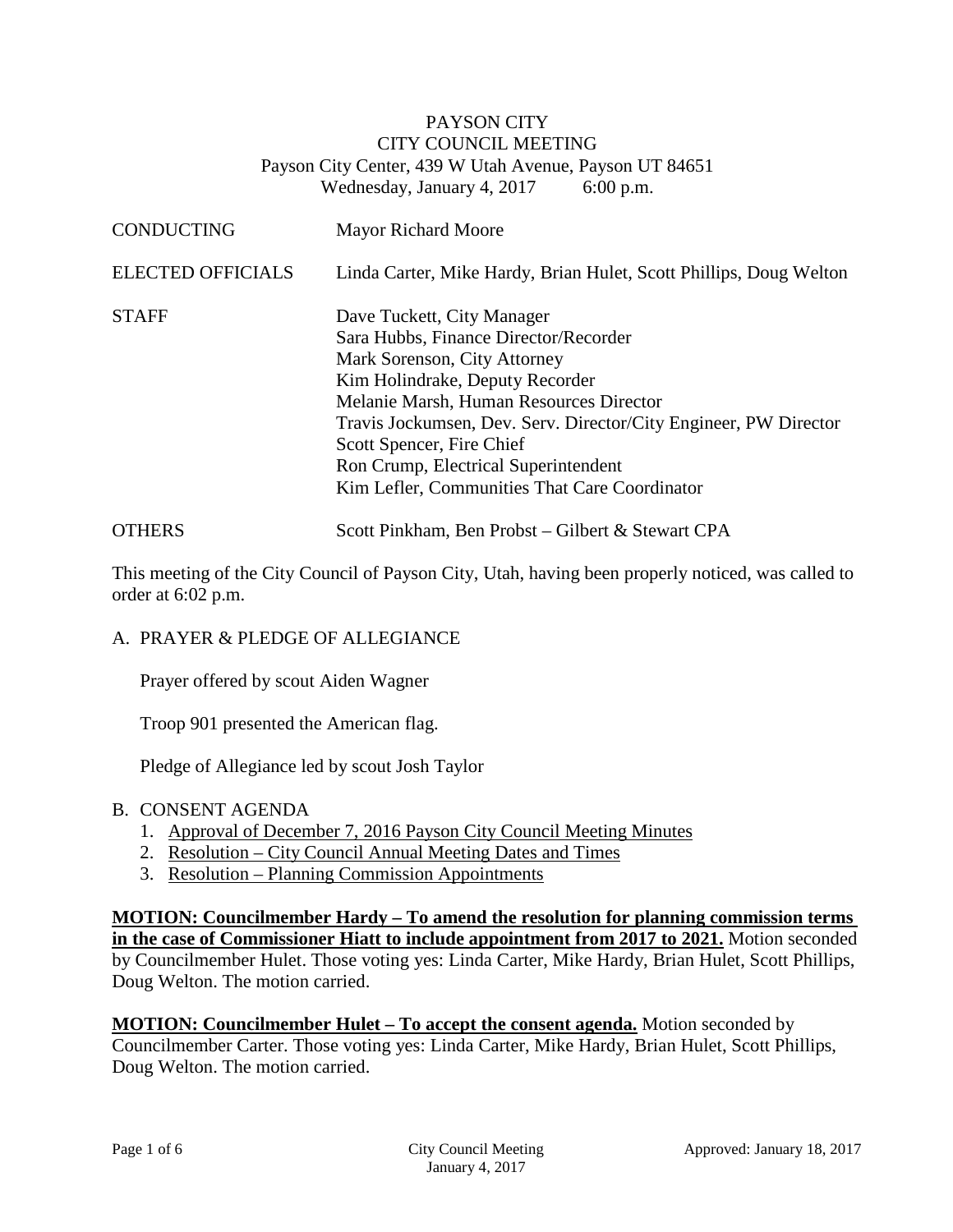## C. PETITIONS, REMONSTRANCES & COMMUNICATIONS

## 1. Public Forum (6:08 p.m.)

Scott Pinkham thanked the council for their service. He stated that he and others have questions regarding the park tax. There have been a lot of discussions on Facebook and other places. He wrote the con in the voter information pamphlet for the park tax although he was for the park tax. There are questions on how the funds will be distributed. He reread the voter pamphlet again today that states it will be an unbiased committee of citizens and not the council who will determine the distribution of the funds. There are rumors on what percentages will go where. He asked if this will be the process, and if there will be a committee of citizens to disburse the funds. No one knows how to become a part of the committee.

Councilmember Hulet stated there is an adhoc group of about seven members that is giving direction on the rules and regulations to organize the committee to make park tax recommendations. This is an adhoc group that wanted to see the park tax take place, and is made up with representatives from the Payson Corral, the PCT, the Peteetneet, and parks and recreation. This group has recommended that it should be all citizens on the committee, which will then be approved by the city council. There won't be anyone from the city council or staff on the committee, but the final decision of all expenditures has to be made by the city council. Information will be put out to the public on how to apply for the committee.

## 2. Council and Staff Reports

## Staff Reports

ADMINISTRATION - Mark Sorensen stated that the state tax commission has been notified and responded that the city's notice of the park tax has been accepted. They require a three-month period to implement the tax, which will be the beginning of April. Funds disbursement will then follow around July.

PUBLIC WORKS – Director Travis Jockumsen stated as of this morning we are at 105% on participation with a water equivalent of 118 and 32 inches of snow. This brings us above normal, which is a good sign. The street crew is doing a great job snow plowing and have worked on both holidays. The water department has had to fix a few frozen pipes and water meters. The sewer department has some issues with things breaking down. A light pole was hit on Main Street that will be fixed once some of the snow is removed. Councilmember Hardy asked if there were any guidelines for the snowplowing. He could not find anything in the ordinances. Travis Jockumsen stated in residential areas the snowplows make two passes in a width for two vehicles to pass safely. The plow drivers are being very conscientious not to push snow back onto the sidewalks, but unfortunately it happens. They don't plow curb to curb like UDOT. Dave Tuckett stated that there are no written guidelines or policy on snowplowing. About two years ago the city council decided the plows should make two passes and not go curb to curb. Mayor Moore stated the arterial roads are plowed first and then the secondary. Travis Jockumsen stated road priorities for snowplowing was posted on Facebook and a map will be posted soon. Unfortunately, cul-de-sacs are very last. Cars need to be removed from the streets. Mayor Moore stated that the private snowplow drivers and four wheelers need to be notified not to plow snow into the streets.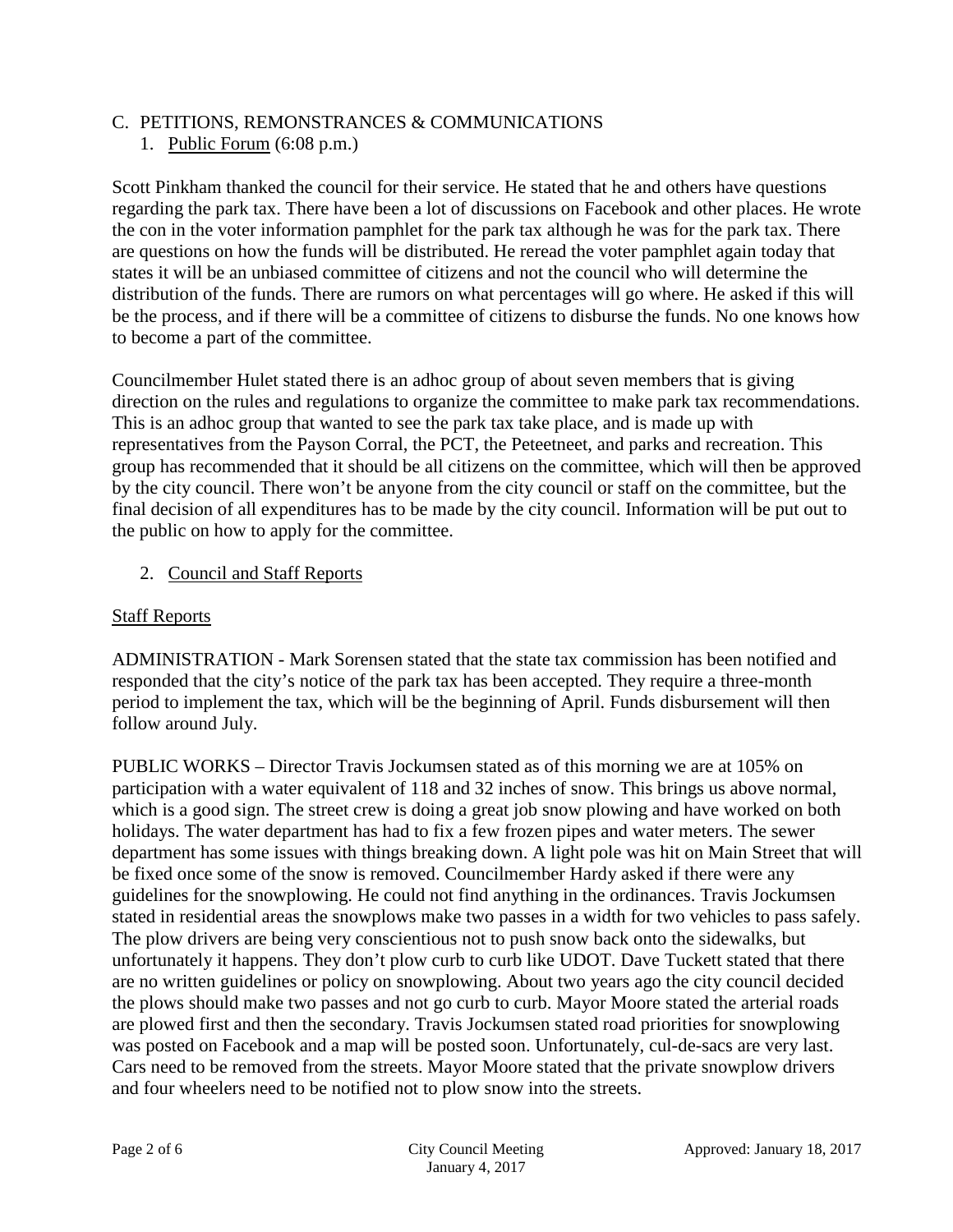ELECTRICAL – Ron Crump stated Payson City Power received an award on December 21st from UAMPS on system improvements. Out of 44 utilities across the state, Payson Power was one of three to receive the award. He is proud of the crew and work they have done. Last year they completed the voltage cut over project bringing everything up to 7200 volts, upgraded three underground primary services to commercial buildings, changed over nine three-base customers, and 38 single-base transformers. A large project was completed that upgraded the back bone distribution system on 1400 South from 200 Amp to 600 Amp capacities. The four-corner area on 300 South was rebuilt to allow ties to three different circuits. On 1500 West 1,000 feet of underground wire was replaced. They are continuing the LED light change out in town.

FIRE AND AMBULANCE – Chief Spencer stated there is an open house for the new dispatch building on January  $12<sup>th</sup>$  at 10 a.m. The city is part owner in the facility. Ambulance and EMT services are growing with 60 more calls than last year. They do transport to Ogden and St. George with regards to behavioral health. He has put information out on social media to have residents help clean up the fire hydrants near their homes. He will put information on the new electronic sign and other sources to get the word out.

# Council Reports

Councilmember Hardy stated the interfaith council was busy in December in conjunction with Tabitha's Way getting clothing to different groups. The chamber was involved in showing a movie in coordination with the theater to raise food. The chamber has a new executive director, Shelly Thompson, who will meet with the staff in the near future. The council will receive an update in a few weeks on how the chamber works and its relationship with the city. He has received positive comments on the road improvements throughout the town and snowplowing. A year and a half ago his bank was robbed, and he thanked the police department for their hard work in catching the offender.

Councilmember Welton thanked the roads crews as well. He reported that Santaquin was able to get a signal light installed quicker because they were able to show UDOT a clear safety issue. He would like to reach out to Santaquin to see what they did so Payson can get the signal light installed on 1400 South. It needs to be pushed this forward before someone gets hurt. There is a lot of interest in the park tax. He wants to make sure the city is open and transparent. He would like the process, timelines, and information put on the city's web site. He was contacted by Melissa Faust who has been made aware of many homeless people in the area. She is trying to put together a long-term solution to help kids with after school programs. Anyone interested in joining this effort can contact him.

Councilmember Hulet thanked the roads department for their hard work. He believes the city will have a great year this year. He hopes the staff, council, mayor, and citizens can all work together to create win, win situations.

Councilmember Phillips thanked the roads department for their hard work as well as the parks department for clearing sidewalks all the way from Walmart to the hospital to the school and up 800 South.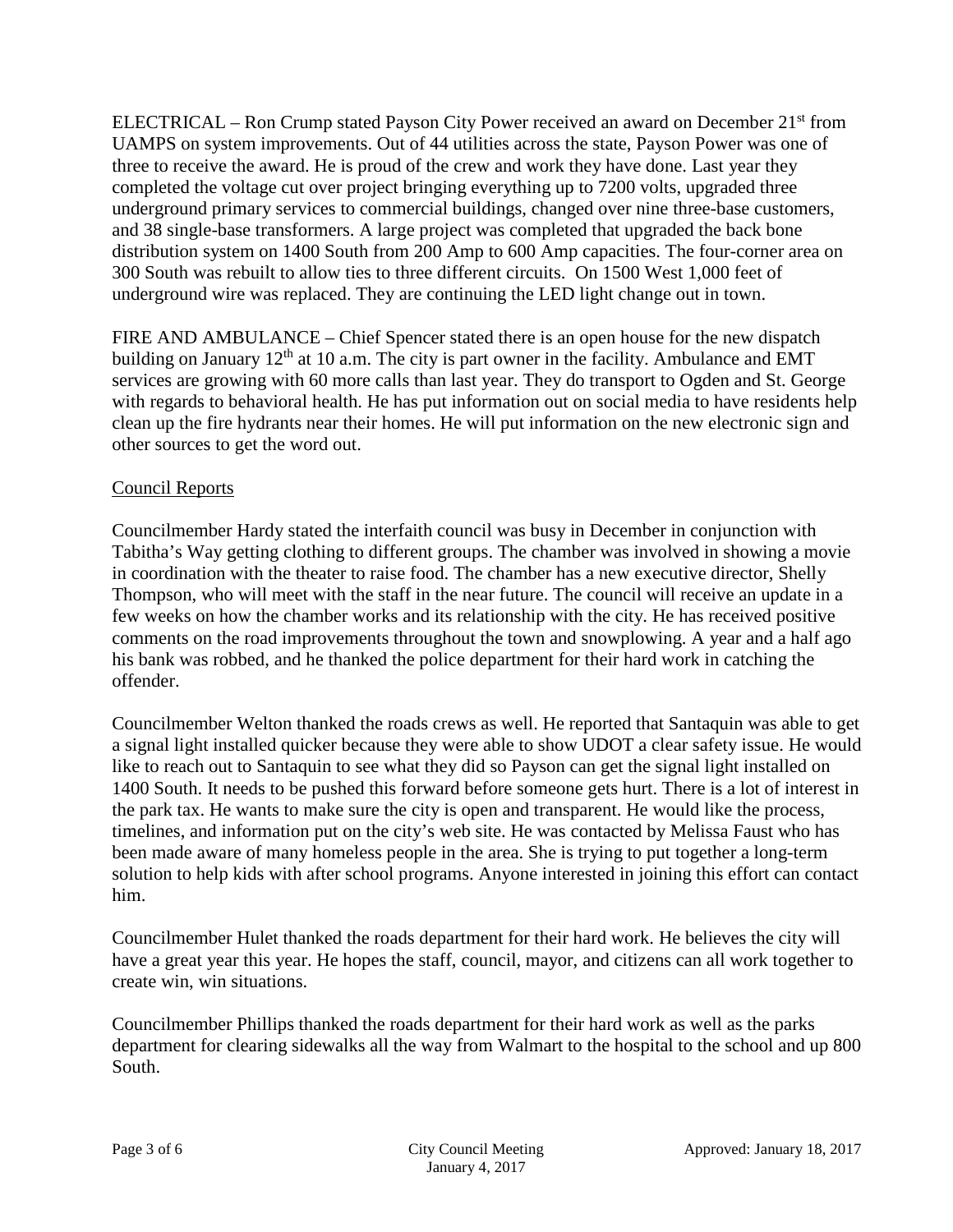Mayor Moore stated when it comes to the holidays there are many employees out working and they miss out on their family events. Streets, power, police, and road crews are all involved. He appreciates all they do and the time they put in. Governor Herbert and state officials were sworn in today. He looks forward to working with them over the next four years.

## 3. Scout Attendance Certificates

Councilmember Phillips presented scout attendance certificates to the following scouts who then commented on what they like best about scouting.

> **Xavier Estes** Jonathan Smith **Justin Nixon**

| Aiden Wagner          | <b>Steele Estes</b>   |
|-----------------------|-----------------------|
| <b>Josh Taylor</b>    | Jordan Taylor         |
| <b>Adam Masterson</b> | <b>Stephen Davies</b> |

4. CTC – Mayor's Youth Recognition Award

Jack Stewart is with Payson Junior High. He is an amazing student who goes above and beyond in helping other students. He has a heart made of gold. He is always willing to give help and comfort to anyone having a bad day. He picks up extra responsibility and makes sure everyone has a friend. He recently assisted a new student who didn't speak English but did everything he could to communicate and assist the student.

- 5. Chamber Business of the Month
- 6. Proclamation Cowboy Poetry Week

Mayor Moore read the proclamation.

**MOTION: Councilmember Hardy – To accept the proclamation.** Motion seconded by Councilmember Welton. Those voting yes: Linda Carter, Mike Hardy, Brian Hulet, Scott Phillips, Doug Welton. The motion carried.

7. Presentation of the Financial Audit for Fiscal Year 2015-16

Ben Probst presented the financial audit for fiscal year 2015-16. Pages 1 and 2 comprise his report and states the city received an unmodified opinion, which is the best opinion that can be received. The auditor's opinion is stated in the fifth paragraph. It reads, *In our opinion the financial statements referred to above present fairly, in all material respects, the respective financial position of the governmental activities, the business-type activities, each major fund, and the aggregate remaining fund information of Payson City as of June 30, 2016, and the respective changes in financial position and, where applicable, cash flows, thereof for the year then ended in accordance with accounting principles generally accepted in the United States of America.* Pages 3-12 are the management discussion and analysis, which is written by Sara Hubbs and her staff. It summarizes the last two years, highlights the things that have happened in the city, and addresses items in easy to follow terms. The financial statements begin on pages 13 and 14 showing the enterprise funds and governmental funds. Pages 15-18 is the governmental funds. The fund balance was in compliance and did not exceed 25% of the general fund revenue. Pages 19-21 are proprietary funds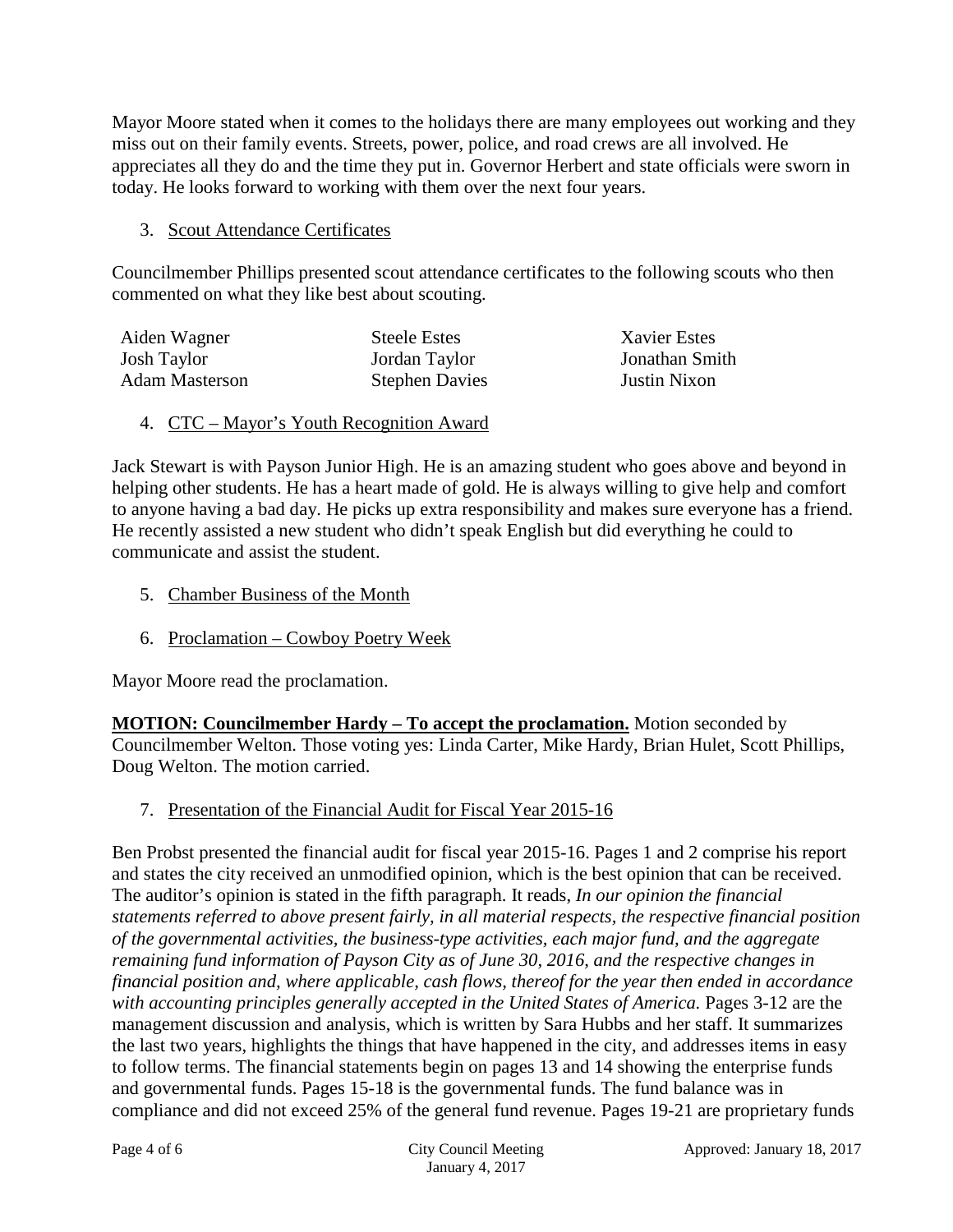(utility funds), balance sheet, debt, and cash flow statement. Pages 22 -52 are the notes to the financial statements. Note 9 on page 43 shows the long-term debt and how it has been reduced this year. The debt was reduced almost 1.8 million. The last four pages of the report is an opinion on internal controls and a state compliance report.

# D. RESOLUTIONS, ORDINANCES, AGREEMENTS

1. Resolution – Interlocal Cooperative Agreement with Utah County Regarding Community Prevention Services – Strengthening Families Program (6:55 p.m.)

Kim Lefler reported that each year Utah County allows a grant for \$15,000 for an evidence-based program. The program is based on the sharps survey taken by the kids in school every two years. From the survey they determine the risk and protective factors to find a program. The program chosen is strengthening families, which is a 12-week parenting program for families. The parents, teens, and children all attend a different class and then a class together. Dinner is provided in a family environment. She has six facilitators who help with the program. Food is provided locally through Clarion Gardens Catering. The \$15,000 will implement two sessions that will accommodate up to 10 families depending on their sizes. In-kind items are also required so the school district provides the manuals and teachers provide their service without compensation.

### **MOTION: Councilmember Hulet – To accept the resolution approving the interlocal**

**agreement with Utah County.** Motion seconded by Councilmember Phillips. Those voting yes: Linda Carter, Mike Hardy, Brian Hulet, Scott Phillips, Doug Welton. The motion carried.

2. Resolution – Amendments to the Payson City Personnel Policies and Procedures Manual Regarding the Utah Retirement System (Tier 2) (7:05 p.m.)

Melanie Marsh stated she completed an audit with Utah Retirement Systems. They require a policy regarding tier 2 employees, which are any employees who began employment on or after July 1, 2011. The proposed amendments are with regards to tier 2 employees.

**MOTION: Councilmember Phillips – To approve the resolution.** Motion seconded by Councilmember Carter. Those voting yes: Linda Carter, Mike Hardy, Brian Hulet, Scott Phillips, Doug Welton.

#### E. ADJOURN TO REDEVELOPMENT AGENCY

**MOTION: Councilmember Hardy – To adjourn to the Redevelopment Agency.** Motion seconded by Councilmember Hulet. Those voting yes: Linda Carter, Mike Hardy, Brian Hulet, Scott Phillips, Doug Welton. The motion carried.

1. Resolution – RDA Annual Meeting Dates and Times

**MOTION: Councilmember Hardy – To approve the resolution setting the dates and times regular meetings of the agency.** Motion seconded by Councilmember Welton. Those voting yes: Linda Carter, Mike Hardy, Brian Hulet, Scott Phillips, Doug Welton. The motion carried.